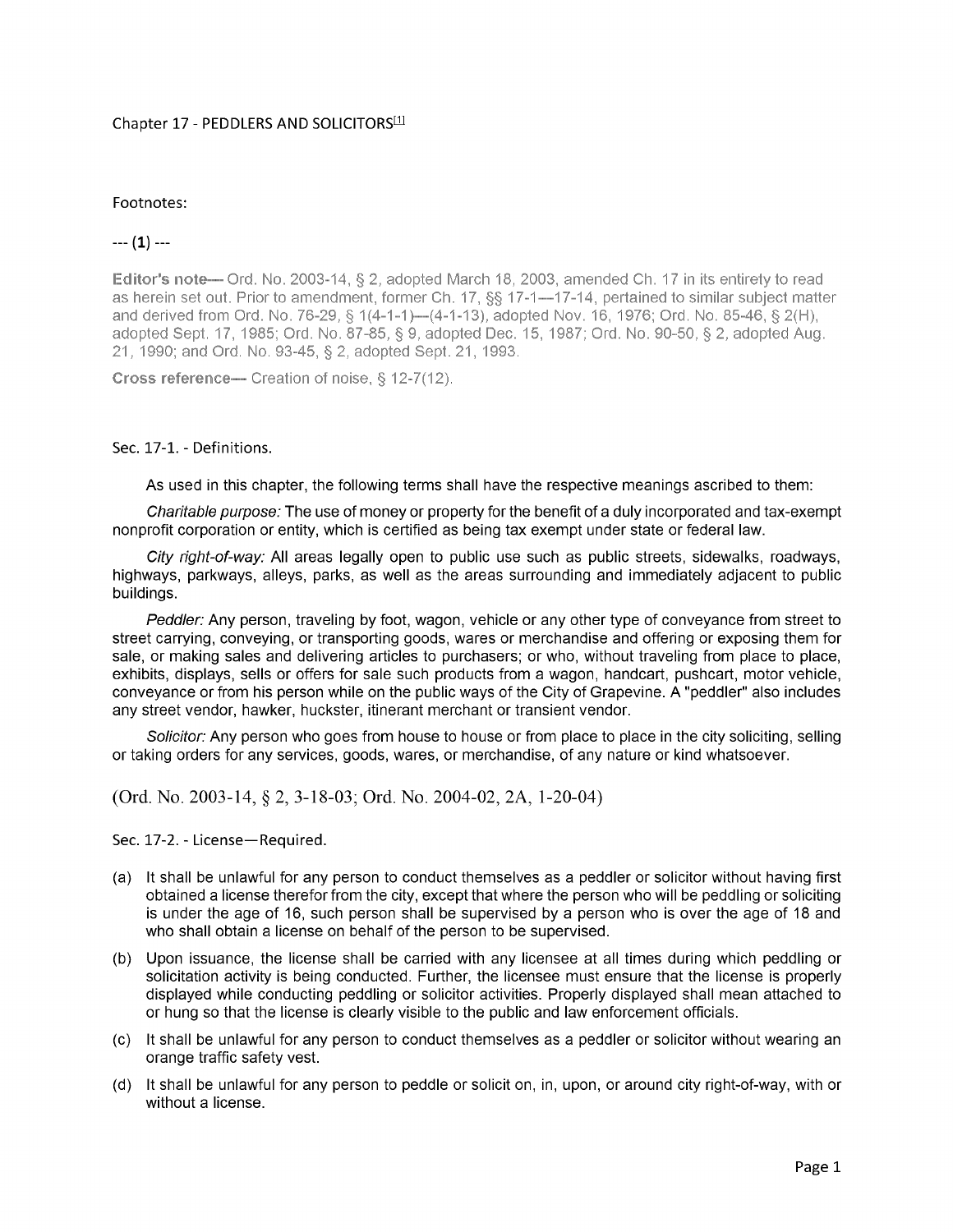$(Ord. No. 2003-14, § 2, 3-18-03; Ord. No. 2004-02, 2B, 1-20-04)$ 

Sec. 17-3. - Same-Application.

- a) Each application for a license shall be in writing under oath and shall set out the following:
	- 1) Name of applicant, with his permanent address, telephone number, proof of identity, together with two full-face photographs of the applicant two inches square;
	- 2) Name and address of the person or entity he represents;
	- 3) Kind, type and character of goods he will offer for sale, or type of peddling or solicitation he will undertake;
	- $(4)$  The specific location(s) where he will peddle or solicit;
	- 5) The names of any cities where applicant has worked in the previous 90 days;
	- 6) Whether or not applicant has ever been convicted of a felony or misdemeanor, and if the applicant has been so convicted, state the nature of the offense and the punishment or penalty assessed thereof;
	- 7) An authorization to conduct a criminal background check on the applicant;
	- 8) The license and investigation fees as provided in this chapter.
- b) Failure to provide a complete and thorough application or the falsification of any part of the application shall be grounds for the denial or revocation of a license.

(Ord. No. 2003-14, § 2, 3-18-03; Ord. No. 2004-02, 2C, 1-20-04)

Sec. 17-4. - Same-License fees; term; exemptions from license fees.

The license fee for a peddler or solicitor under this chapter shall be \$50.00. Provided, however, when a person engages in any such activity, through one or more agents or employees, such person shall, in addition to the \$50.00 fee above mentioned, pay a license fee of \$20.00 for each agent or employee so engaged, all of which licenses shall be valid for one year from the date of their issuance. The fee for a replacement license that is within one year from the date of original issuance of license shall be \$20.00. In addition to the license fee, each applicant must pay the investigation fee provided for in section 17-5.

The license fee shall not be required of charitable solicitations.

(Ord. No. 2003-14, § 2, 3-18-03; Ord. No. 2004-02, 2D, 1-20-04)

Sec. 17-5. - Same-Investigation of applicant.

In addition to the license fee, each applicant shall pay a fee to cover the cost of conducting a criminal background check on the applicant, in an amount to be determined by the city manager, or his designee.

It shall be the duty of the chief of police to investigate each applicant for a license under this chapter and make a report thereof to the city manager before issuance of such a license. The chief of police's report shall include a recommendation as to the propriety of issuing a peddler or solicitor permit to the applicant based on a review of the applicant's background.

 $(Ord. No. 2003-14, § 2, 3-18-03; Ord. No. 2004-02, 2E, 1-20-04)$ 

Sec. 17-6. - Same-Issuance.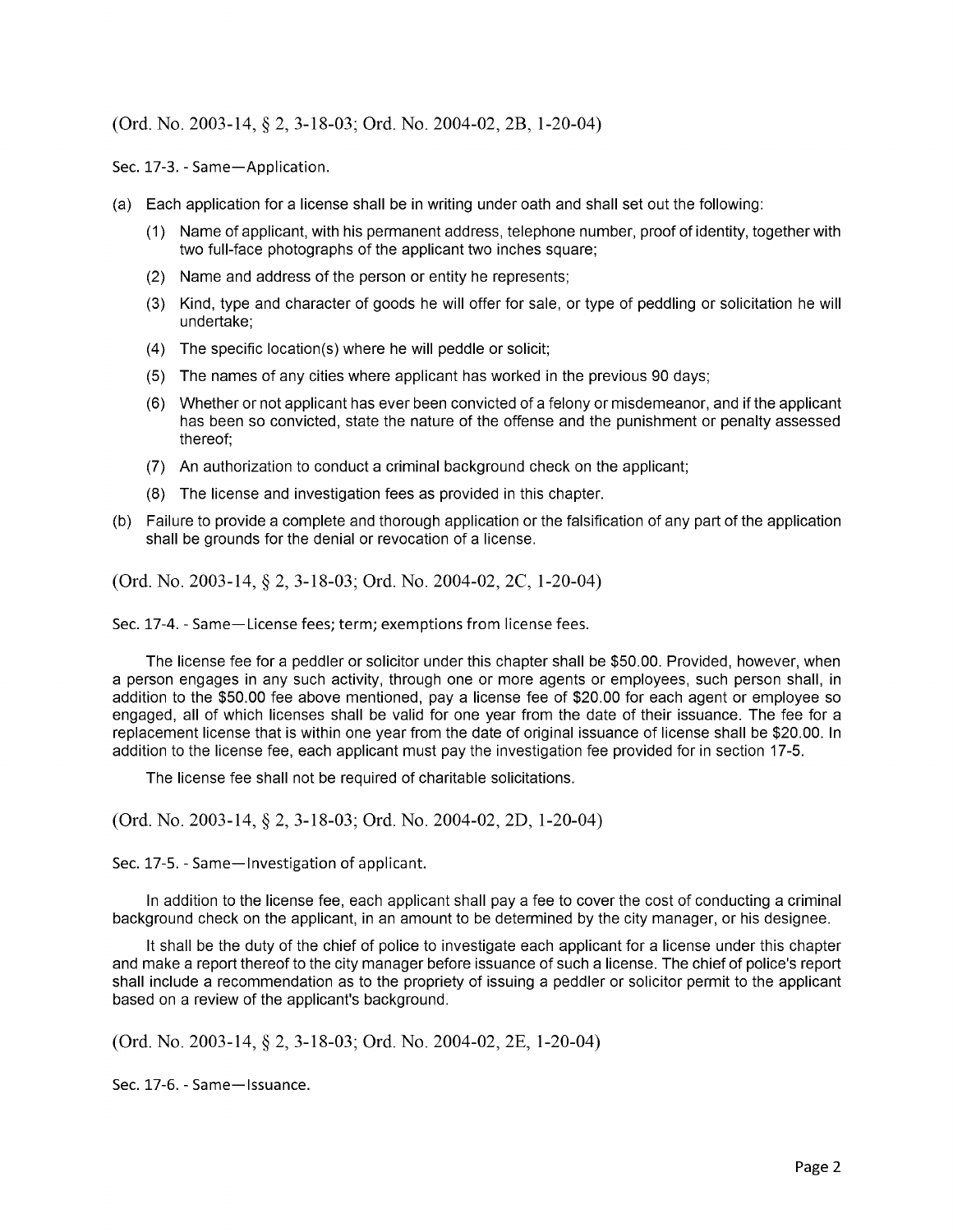It shall be the duty of the city manager, or his designee to issue or refuse to issue a license under this chapter not later than 30 days from the time the application therefor is received by him.

Ord. No. 2003- 14, § 2, 3- 18- 03)

Sec. 17-7. - Exemptions to licensing requirements.

The following shall be exempt from the licensing requirements of this chapter:

- a) Religious organizations exclusively for the distribution of literature and other items for the purpose of proselytizing, provided that no fees are charged and no donations are solicited.
- b) Anonymous political speech.
- c) The provisions of this chapter shall not apply to sales made under authority and by order of law, nor to persons, or their authorized representatives, who have previously established with the owners or occupants of such private residences or property a regular business, trade, service or other contractual relationship.
- (d) Newspaper solicitations. The licensing requirements of sections 17-2 through 17-7 shall not apply to newspaper solicitations. However, it shall be unlawful for any person, firm or corporation to conduct newspaper solicitations except in compliance with this section  $17-8(d)$  and the other applicable sections of this chapter.

Each newspaper is required to notify the city secretary during the regular business hours of the city, and at least 12 hours in advance of such solicitation, of the date, time, and general location of the solicitation, and of the number of persons who will be soliciting. Each person conducting himself as a newspaper solicitor shall wear a badge or other form of identification which identifies the newspaper and is worn on a clearly visible location on the person.

e) Any operation which is exempted by state or federal statute from this chapter, only to the extent of such applicable exemption.

Any person claiming to be legally exempt from the provisions of this chapter, including the payment of the license or investigation fee shall make such a claim in writing to the city manager, or his designee, citing the applicable statute or authority, and providing proof of its applicability.

(Ord. No. 2003-14, § 2, 3-18-03)

Sec. 17-8. - Appeals.

If the city manager refuses to issue a license under this chapter, the applicant shall have the right to appeal to the city council at its next regular meeting.

(Ord. No. 2003-14, § 2, 3-18-03)

Sec. 17-9. - Hours of operation.

It shall be unlawful for any person acting as a peddler or solicitor to go in or upon the premises of a private residence in the city prior to 9:00 a.m. or after dusk (30 minutes after sunset) of any day, Monday through Saturday, or at any time on Sunday or any other federally designated holiday, or, on any day where the Department of Homeland Security has issued a formal alert regarding a specific or credible terrorist threat resulting in an imminent or elevated threat level. This section shall not apply to a visit to the premises as a result of a request or invitation made by the occupant.

(Ord. No. 2003-14, § 2, 3-18-03; Ord. No. 2004-02, 2F, 1-20-04; Ord. No. 2014-30, § 2, 6-3-14)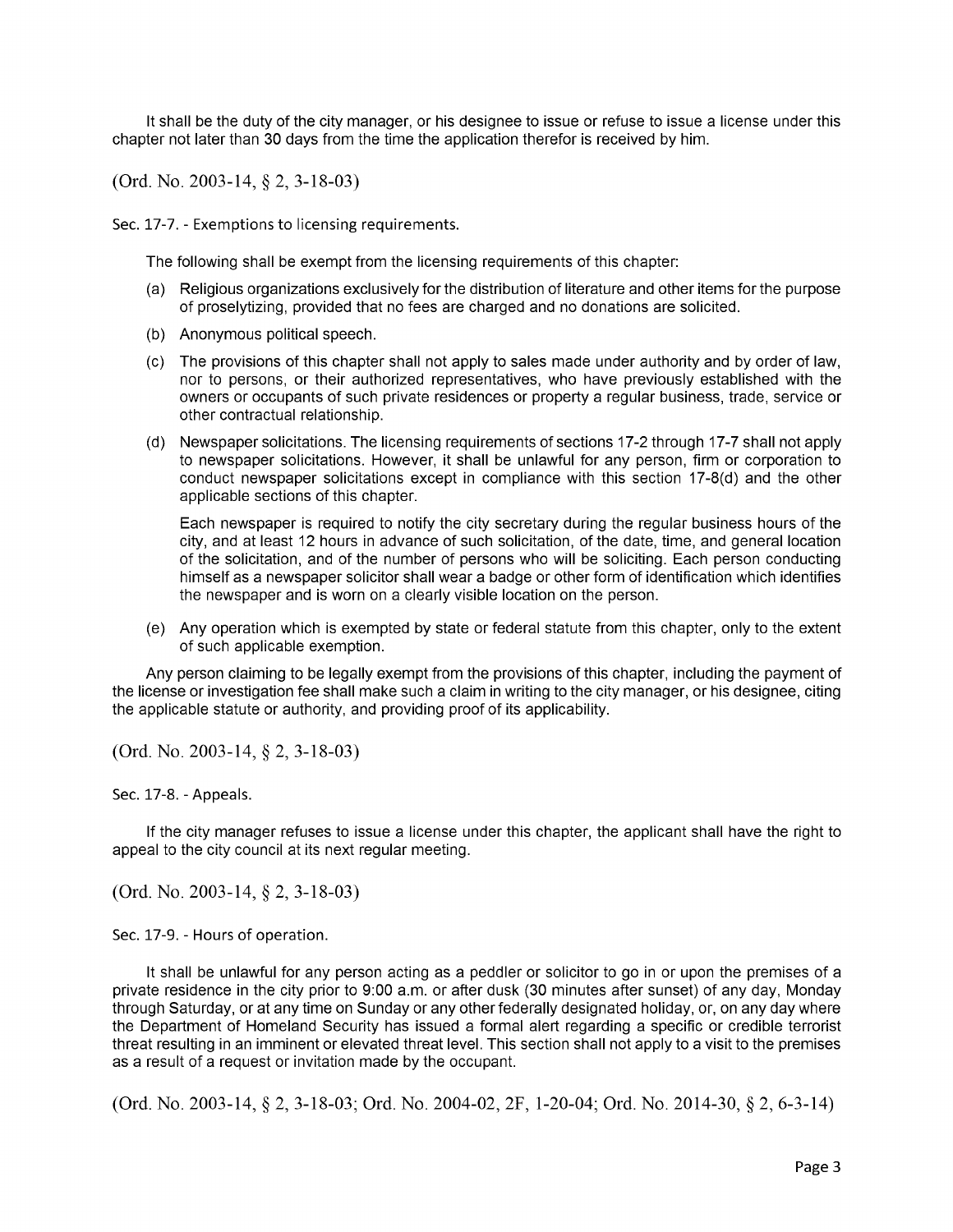Sec. 17-10. - Health certificate for peddlers of food products.

Peddlers of food products shall be subject to the requirements of Chapter 12 of the Code of Ordinances, as amended, relating to Health and Sanitation.

 $(Ord. No. 2003-14, § 2, 3-18-03)$ 

Sec. 17-11. - Cleanliness of food products and vehicles; honest weights and measures.

Every person who shall comply with this chapter and shall sell, or offer for sale, any produce of edible quality shall at all times keep the same in a clean and sanitary condition, and shall also keep their wagons, vehicles, or other conveyances in a clean and sanitary condition, and they shall not sell, or offer for sale, any unsound or unwholesome articles, nor shall they give, or make, any false weights or measures of any of the various articles as specified and covered by this section.

 $(Ord. No. 2003-14, § 2, 3-18-03)$ 

Sec. 17-12. - Prohibited conduct.

It shall be a violation of this ordinance and unlawful for any peddler or solicitor to:

- 1) Misrepresent the purpose of the peddling or solicitation;
- 2) Misrepresent the affiliation of those engaged in the peddling or solicitation;
- 3) Continue efforts to peddle to or solicit from an individual once that individual informs the peddler or solicitor that he does not wish to give anything to or to buy anything from that peddler or solicitor; or
- 4) Represent the issuance of any license under this chapter as an endorsement or recommendation of the peddling or solicitation; or
- 5) Peddle or solicit at any residence or building which has posted a no peddling or solicitor sign; or
- 6) Act in any manner which is contrary to local, state, or federal law.
- 7) Peddle or solicit at any residence listed on the city's " do-not solicit list."

(Ord. No. 2003-14,  $\S 2$ , 3-18-03; Ord. No. 2004-02, 2G, 1-20-04; Ord. No. 2014-30,  $\S 3$ , 6-3-14)

Sec. 17-13 - Do-not solicit list.

- a) The city manager, or their designee, shall develop and maintain a list of residences where peddling or soliciting is prohibited and such list shall be referred to as the "do-not solicit list."
- b) Any property owner or occupant may elect to add or remove his or her residence to or from the do- not solicit list through the procedures developed by the city manager. The property owner or occupant making such a request will be required to affirm that he or she is an owner or occupant of the residence, and is making the request on their behalf and on behalf of any other occupant at that address.
- c) The city manager shall make the do- not solicit list available on the city's website and to any person upon request.
- d) The city secretary shall provide a do- not solicit list to each person issued a permit under this section.

 $(Ord. No. 2014-30, § 4, 6-3-14)$